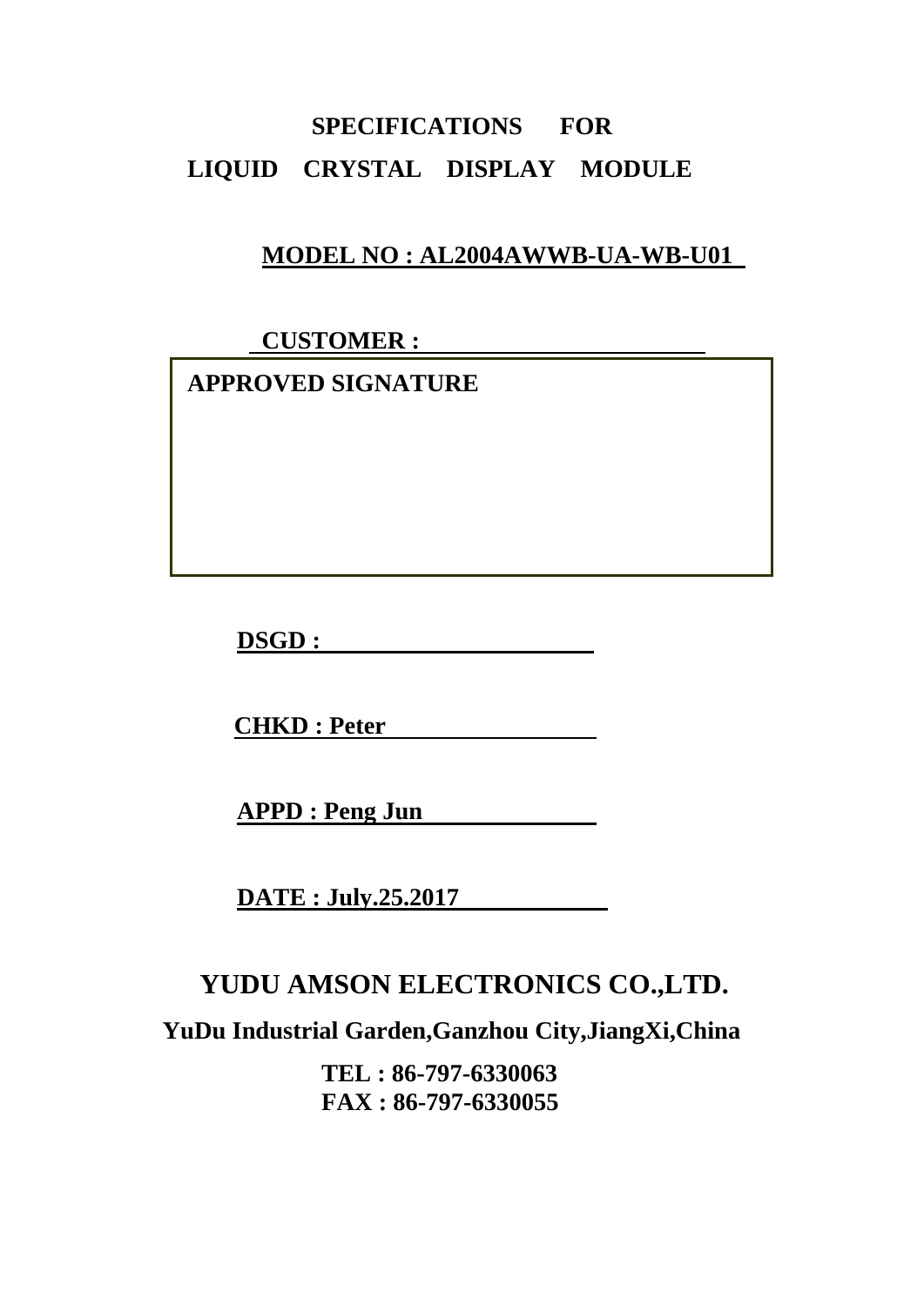

Model No: AL2004A

| <b>Revision Record</b> |              |                      |         |                        |  |  |
|------------------------|--------------|----------------------|---------|------------------------|--|--|
| No.                    | Date         | Model No.            | Version | Remarks                |  |  |
| $\mathbf{1}$           | July.25.2017 | AL2004AWWB-UA-WB-U01 | REV.0   | Spec<br>RoHs-Compliant |  |  |
|                        |              |                      |         |                        |  |  |
|                        |              |                      |         |                        |  |  |
|                        |              |                      |         |                        |  |  |
|                        |              |                      |         |                        |  |  |
|                        |              |                      |         |                        |  |  |
|                        |              |                      |         |                        |  |  |
|                        |              |                      |         |                        |  |  |
|                        |              |                      |         |                        |  |  |
|                        |              |                      |         |                        |  |  |
|                        |              |                      |         |                        |  |  |
|                        |              |                      |         |                        |  |  |
|                        |              |                      |         |                        |  |  |
|                        |              |                      |         |                        |  |  |
|                        |              |                      |         |                        |  |  |
|                        |              |                      |         |                        |  |  |
|                        |              |                      |         |                        |  |  |
|                        |              |                      |         |                        |  |  |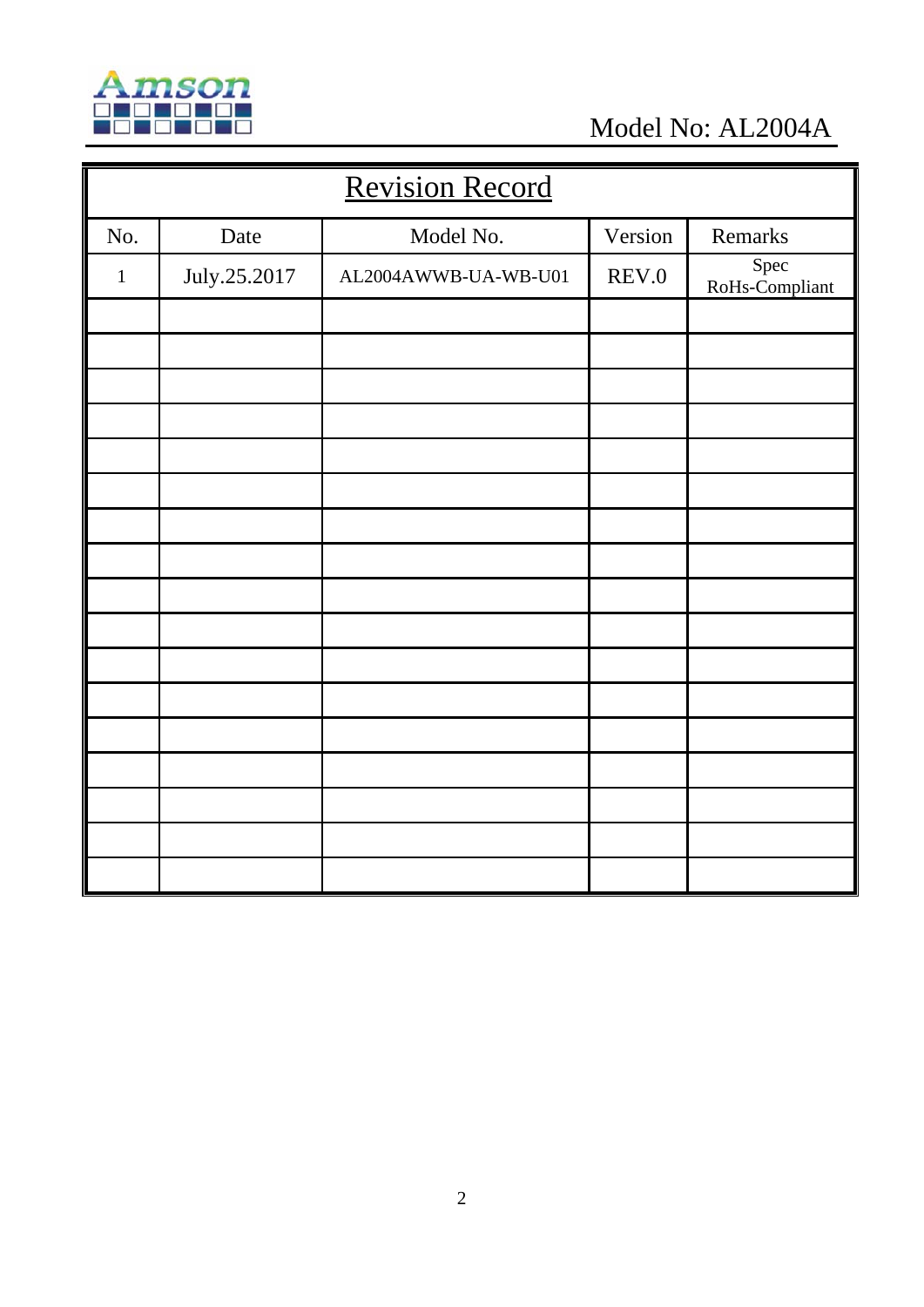

## **GENERAL SPECIFICATION**

| <b>ITEM</b>           | <b>DESCRIPTION</b>                                                                         |  |  |  |  |
|-----------------------|--------------------------------------------------------------------------------------------|--|--|--|--|
| Product No            | AL2004AWWB-UA-WB-U01                                                                       |  |  |  |  |
| OLED Type             | <b>OLED</b> White & Black<br>$\blacksquare$                                                |  |  |  |  |
| <b>Rear Polarizer</b> | Reflective / Positive<br>$\blacksquare$                                                    |  |  |  |  |
| <b>Backlight Type</b> | <b>OLED</b><br>п                                                                           |  |  |  |  |
| <b>OLED</b> Color     | $\Box$ Yellow<br>$\Box$ Green<br>$\Box$ Amber<br>White<br>$\mathbb{R}^n$<br>$\blacksquare$ |  |  |  |  |
| Temperature<br>Range  | Wide Temp., 5V, Single Supply Voltage<br>$\blacksquare$                                    |  |  |  |  |
| Frame                 | <b>Black</b>                                                                               |  |  |  |  |

## **TO BE VERY CAREFUL !**

The OLED driver ICs are made by CMOS process, which are very easy to be damaged by static charge, make sure the user is grounded when handling the LCM.

## ※**This parts comply with RoHs**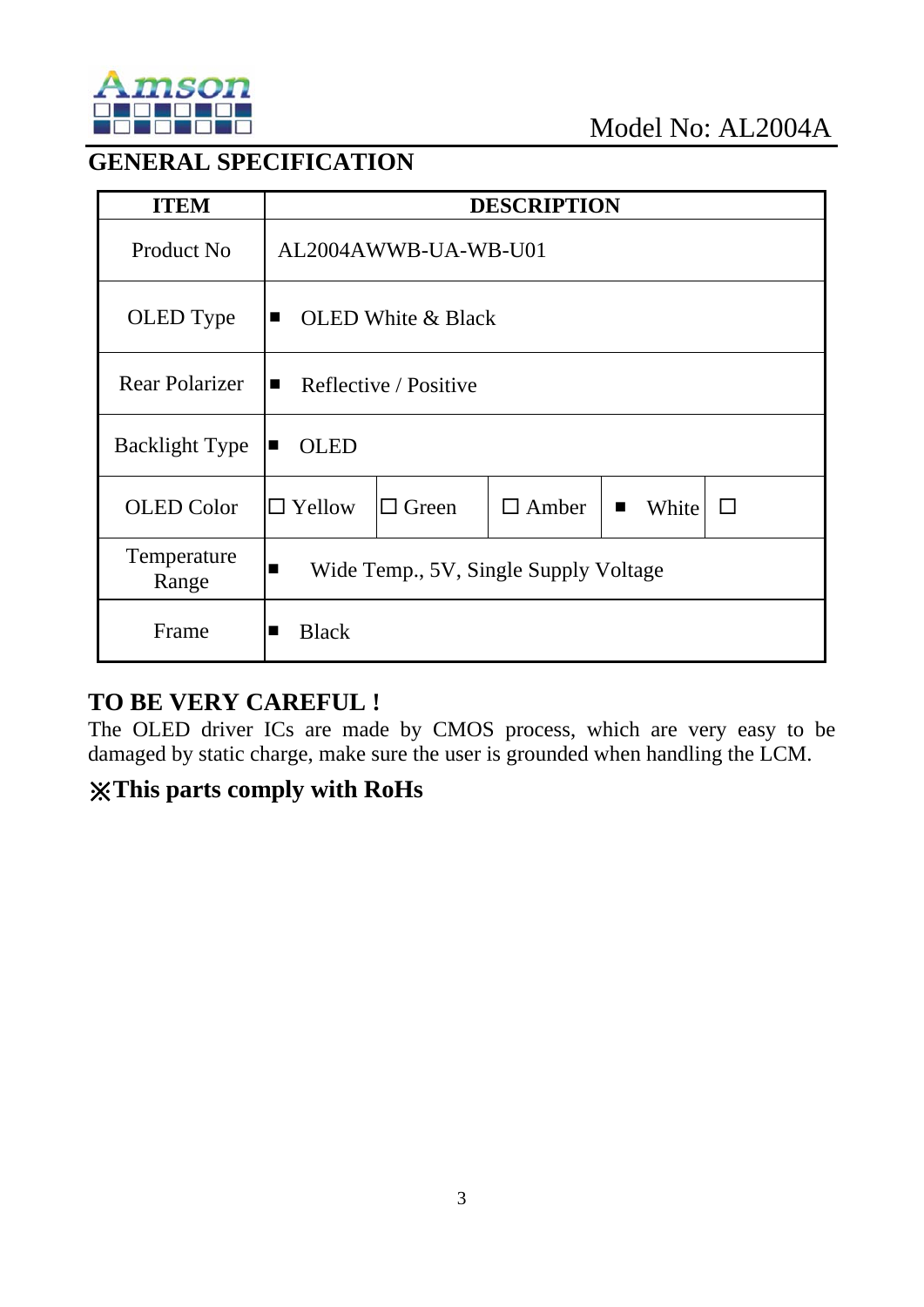

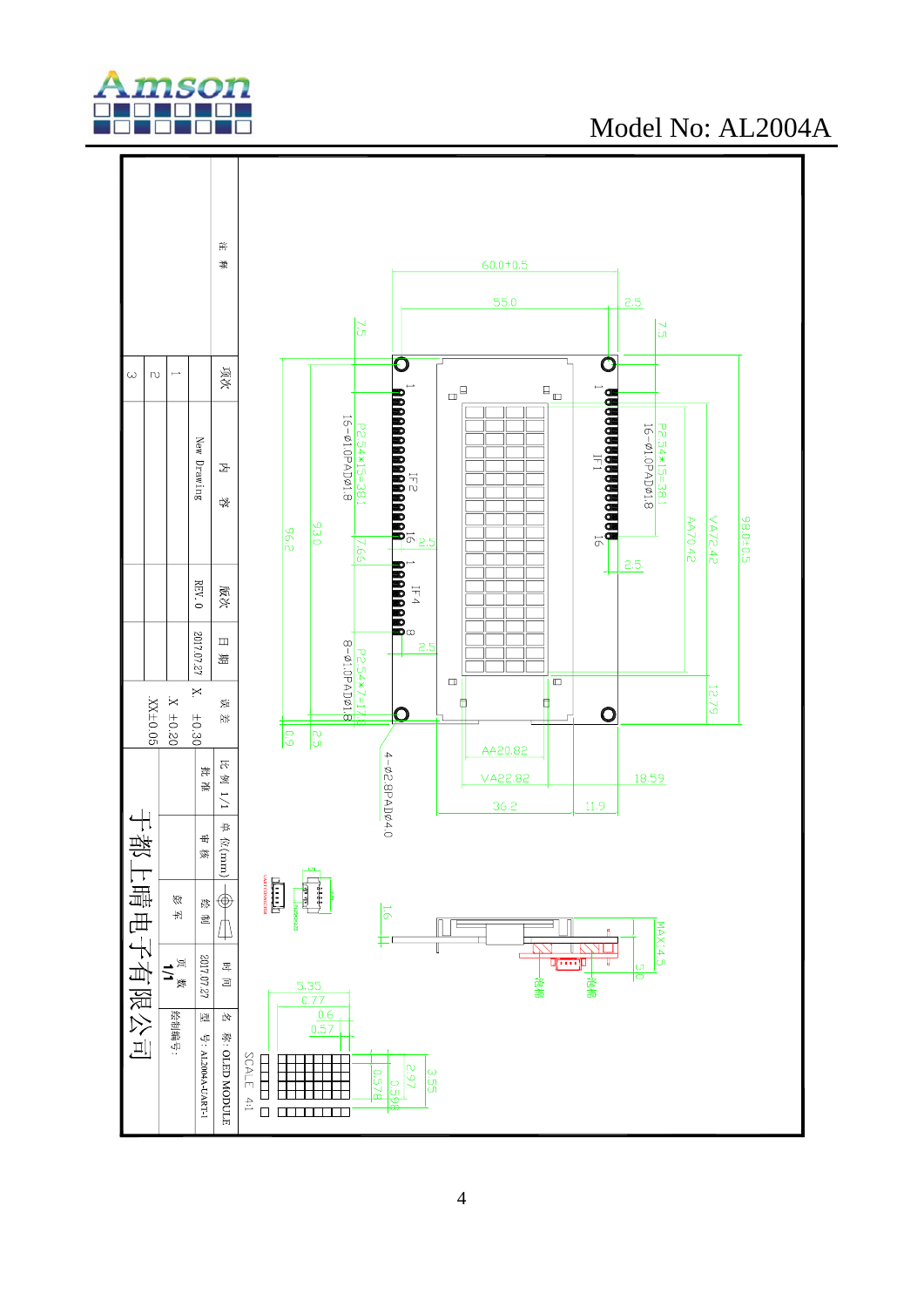

## **ABSOLUTE MAXIMUM RATING**

(1) Electrical Absolute Ratings

| <b>Item</b>            | <b>Symbol</b>       | Min.   | Max.         | Unit | <b>Note</b> |
|------------------------|---------------------|--------|--------------|------|-------------|
| Power Supply for Logic | $V_{DD}$ - $V_{SS}$ | $-0.3$ | 5.5          | Volt |             |
| <b>Input Voltage</b>   | $V_I$               | $-0.3$ | $\rm V_{DD}$ | Volt |             |

#### (2) Environmental Absolute Maximum Ratings

|                                   | <b>Wide Temperature</b> |                  |                 |                 |  |  |  |
|-----------------------------------|-------------------------|------------------|-----------------|-----------------|--|--|--|
| Item                              |                         | <b>Operating</b> | <b>Storage</b>  |                 |  |  |  |
|                                   | Min,                    | Max.             | Min,            | Max.            |  |  |  |
| Ambient<br>Temperature            | $-40^{\circ}$ C         | $+70^{\circ}$ C  | $-40^{\circ}$ C | $+85^{\circ}$ C |  |  |  |
| Humidity(without<br>condensation) | Note $4,5$              |                  | Note $4,6$      |                 |  |  |  |

Note 4 Background color changes slightly depending on ambient temperature. This phenomenon is reversible.

Note 5 Ta≦ 70℃: 75RH max

Ta>70℃: absolute humidity must be lower than the humidity of 75%RH at 70℃

Note 6 Ta at -30°C will be <48hrs, at 80 °C will be <120hrs when humidity is higher than 70%.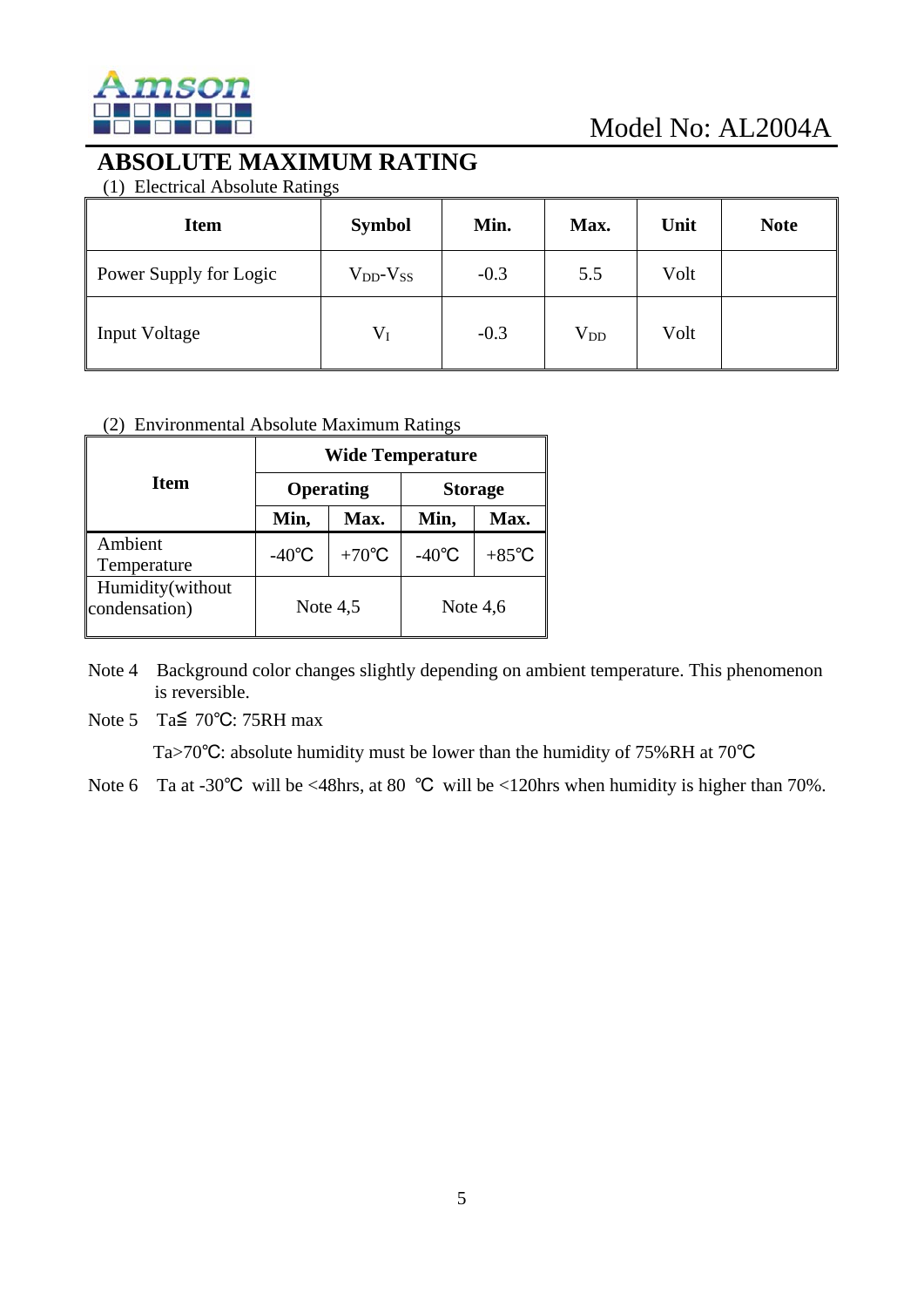

# **ELECTRICAL CHARACTERISTICS**

| <b>Item</b>                                | <b>Symbol</b>       | <b>Condition</b>                        | Min.                     | <b>Typ</b>        | Max.                | Unit | note |
|--------------------------------------------|---------------------|-----------------------------------------|--------------------------|-------------------|---------------------|------|------|
| Power Supply<br>for Logic                  | $V_{DD}$ - $V_{SS}$ | -                                       | 4.5                      | 5.0               | 5.5                 | Volt |      |
|                                            | $V_{IL}$            | L level                                 | $\theta$                 |                   | 0.3 V <sub>DD</sub> | Volt |      |
| <b>Input Voltage</b>                       | V <sub>IH</sub>     | H level                                 | 0.7 V <sub>DD</sub>      | $\qquad \qquad -$ | $V_{DD}$            | Volt |      |
|                                            | $V_{OL}$            | L level                                 | $\boldsymbol{0}$         | $\qquad \qquad -$ | 0.3 V <sub>DD</sub> |      |      |
| Onput Voltage                              | $V_{OH}$            | H level                                 | 0.7 V <sub>DD</sub>      | $\qquad \qquad -$ | $V_{DD}$            |      |      |
| Power Supply<br>Current for<br><b>OLED</b> | $I_{DD}$            | $V_{DD} = 3.3V$<br>$V_O-V_{SS} = 10.0V$ | $\overline{\phantom{0}}$ | 50.0              | 80.0                | mA   |      |

## **OPTICAL CHARACTERISTICS**

| <b>Item</b>                    | <b>Symbol</b>        | <b>Condition</b>         | Min.                 | Typ                  | Max.                 | Unit     | note   |
|--------------------------------|----------------------|--------------------------|----------------------|----------------------|----------------------|----------|--------|
|                                | $\Phi$ f(12 o'clock) |                          |                      | 75                   |                      |          |        |
| Viewing angle                  | $\Phi$ b(6 o'clock)  | When $Cr \geq$           |                      | 75                   |                      | Degree   |        |
| range                          | $\Phi$ l(9 o'clock)  | 20                       |                      | 65                   |                      |          | 9,10   |
|                                | $\Phi$ r(3 o'clock)  |                          |                      | 65                   |                      |          |        |
| <b>Rise Time</b>               | <b>Tr</b>            |                          |                      | 40                   |                      | mS       |        |
| <b>Fall Time</b>               | <b>Tf</b>            | $V_O-V_{SS}$<br>$=10.0V$ |                      | 40                   |                      |          |        |
| Frame<br>frequency             | Frm                  | $Ta = 25^{\circ}C$       |                      | 64                   |                      | Hz       | 8,10   |
| Contrast                       | Cr                   |                          |                      | 10000                |                      |          | $\tau$ |
| <b>Brightness</b>              | L                    |                          | 100                  | 120                  |                      | $cd/m^2$ |        |
| Peak<br>Emission<br>Wavelength | C.I.E (White)        |                          | $X=0.25$<br>$Y=0.27$ | $X=0.29$<br>$Y=0.31$ | $X=0.33$<br>$Y=0.35$ | nm       |        |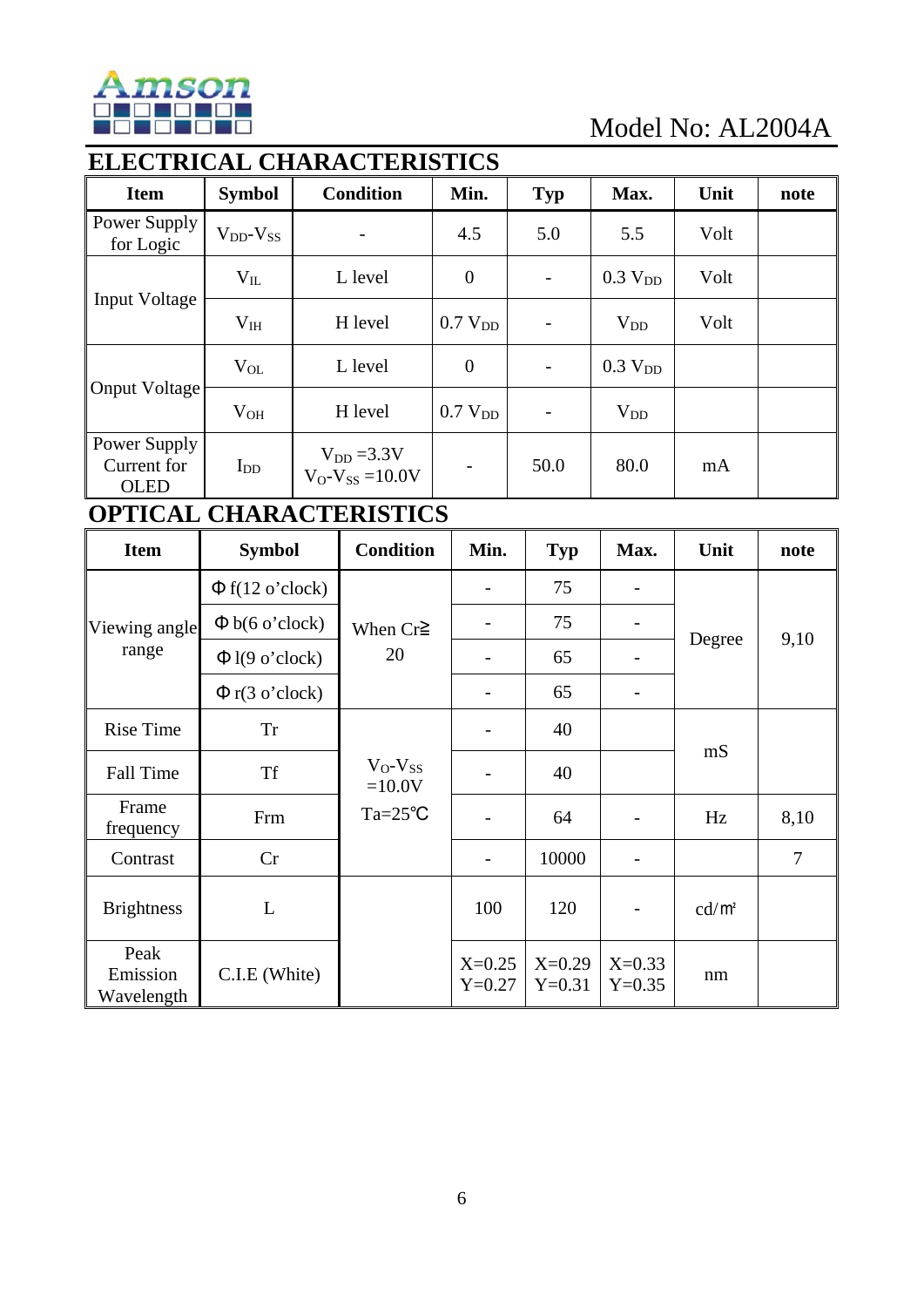

## **MECHANICAL SPECIFICATION**

| <b>ITEM</b>                 | <b>DESCRIPTION</b>                     |  |  |  |
|-----------------------------|----------------------------------------|--|--|--|
| Product No.                 | AL2004AWWB-UA-WB-U01                   |  |  |  |
| Viewing Area                | 58.22(W)mm×13.52(H)mm                  |  |  |  |
| <b>Module Size</b>          | 98.0(W)×60.0(H)×9.7 max(D)             |  |  |  |
| Dot Size                    | $0.578(W)$ mm $\times 0.57(H)$ mm      |  |  |  |
| Dot Pitch                   | $0.598(W)$ mm $\times 0.60(H)$ mm      |  |  |  |
| Display Format              | 20 characters (W) $\times$ 4 lines (H) |  |  |  |
| <b>Controller Interface</b> |                                        |  |  |  |
| <b>ROM Selection</b>        | English_Japanese Character Font Table  |  |  |  |
| Built-in                    | With DC/DC Converter                   |  |  |  |

# **INTERFACE PIN ASSIGNMENT**

| Pin No.        | <b>Pin Out</b> | Level          | <b>Description</b>          |
|----------------|----------------|----------------|-----------------------------|
|                | TX1            | H/L            | Serial Transmit Signal      |
| $\overline{2}$ | RX1            | H/L            | Serial Receive Signal       |
| 3              | $+5V$          | $+5V$          | <b>Power Supply Voltage</b> |
| 4              | <b>VSS</b>     | 0 <sup>V</sup> | Power Supply Ground         |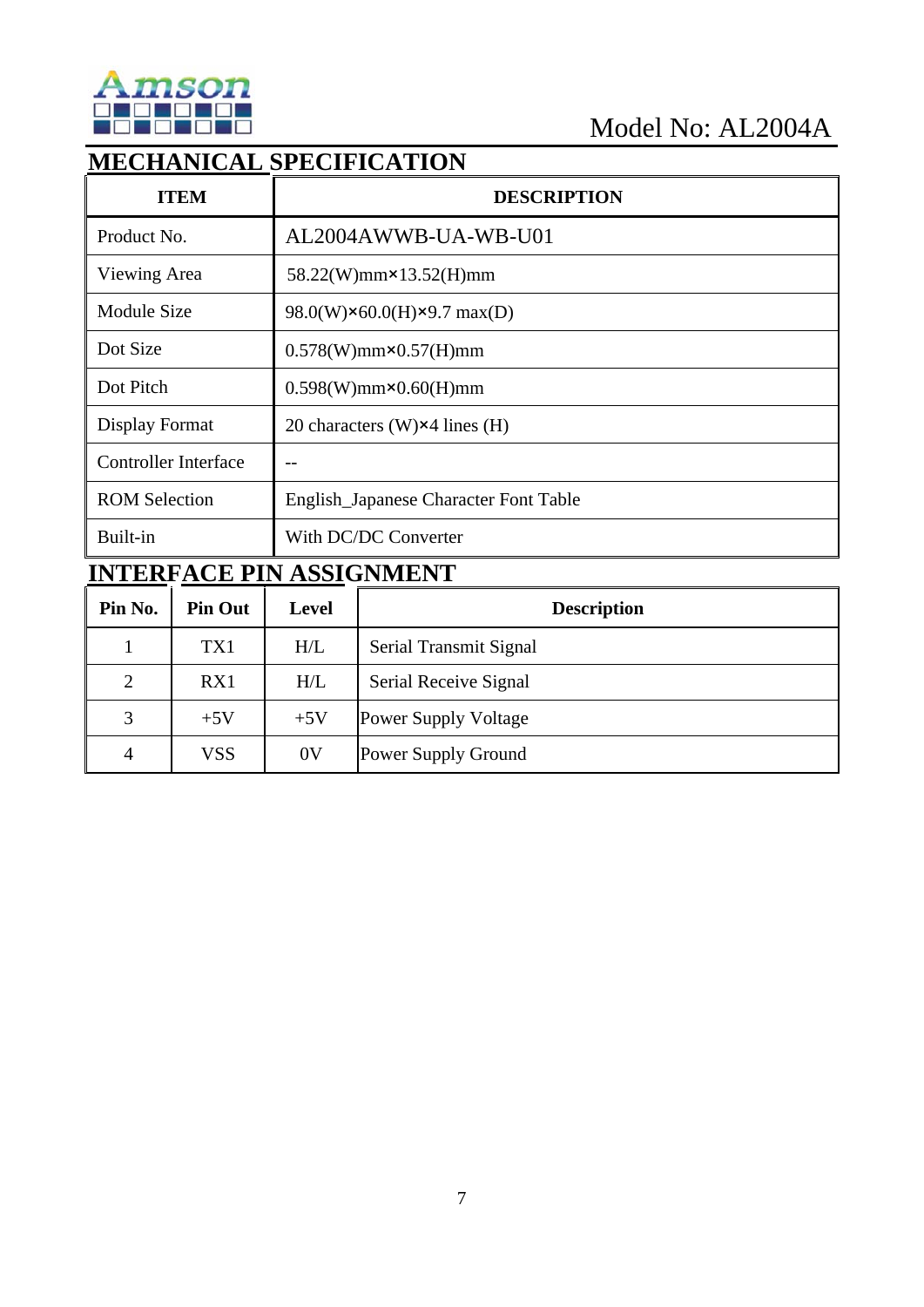

#### **[Note 7] Definition of Operation Voltage (Vop)**





#### **[Note 8] Definition of Response Time (Tr, Tf)**



**Conditions:** 

**[Note 9] Definition of Viewing Direction** 



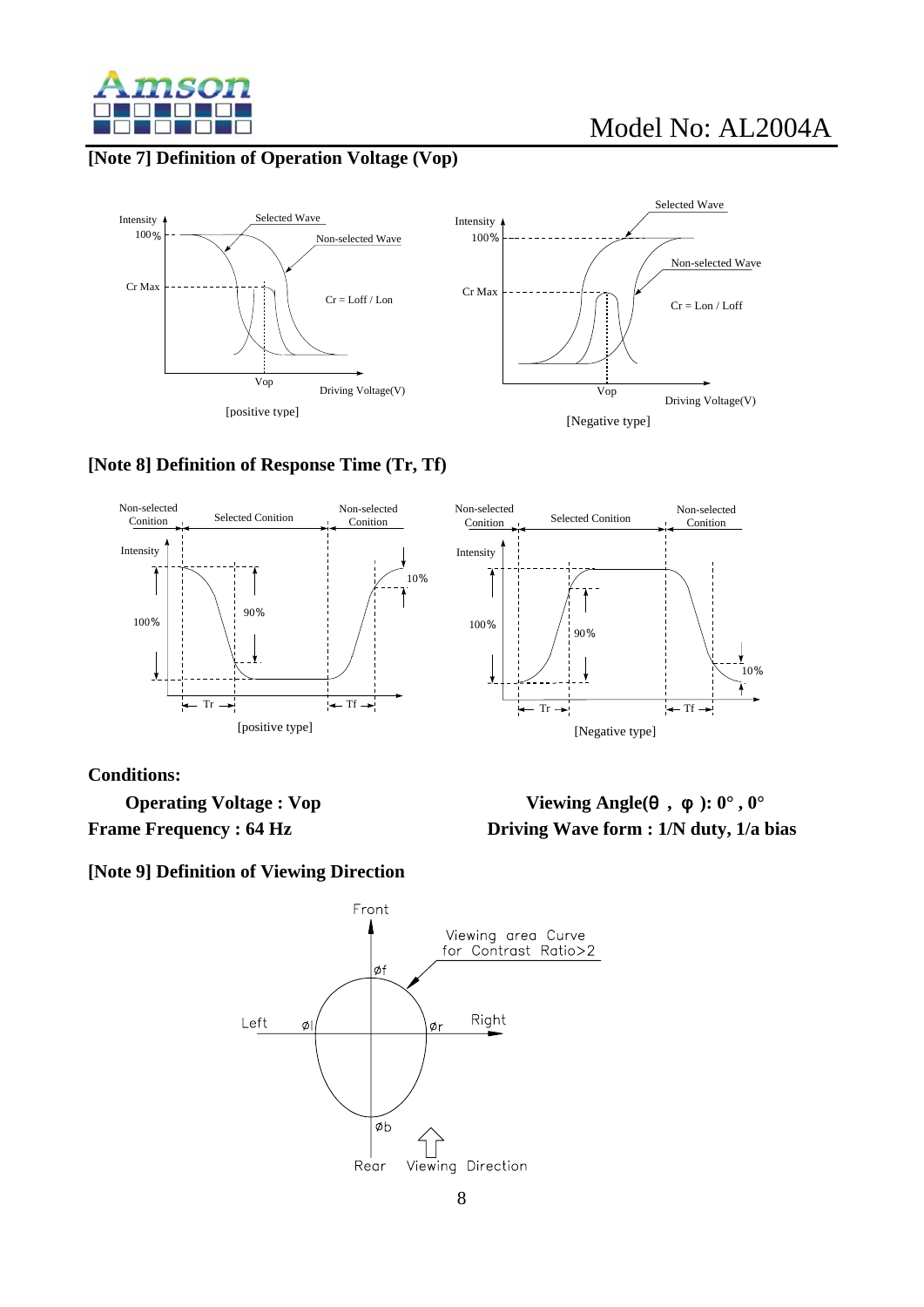

## **[Note 10] Definition of viewing angle**



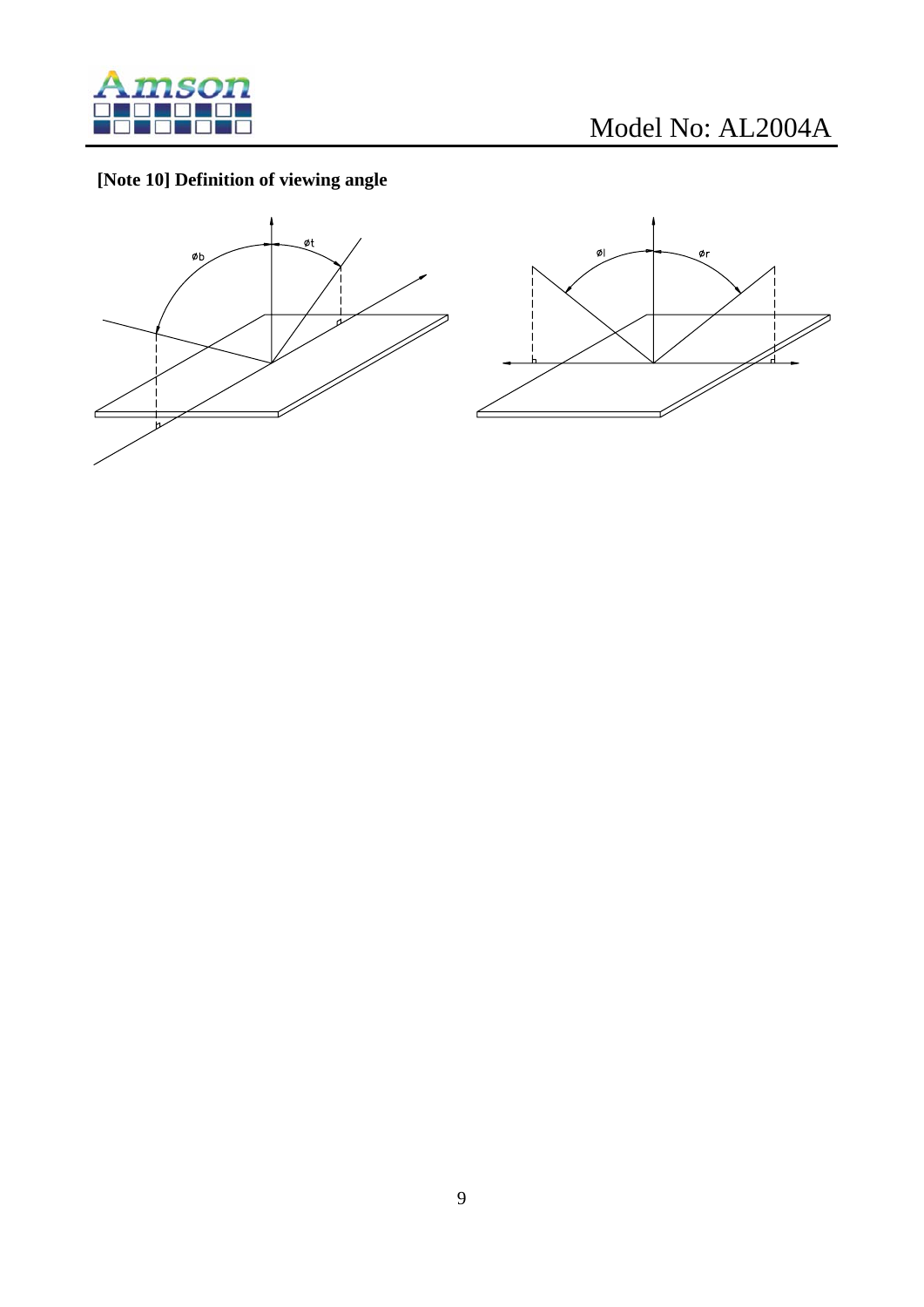

## **FUNCTIONAL SPECIFICATION**

# **UART CONFIGURATION:**

| <b>ITEM</b>         | <b>SETTING VALUE</b> |
|---------------------|----------------------|
| <b>BAUD RATE</b>    | 115200               |
| DATA BIT            |                      |
| <b>STOP BIT</b>     |                      |
| PARITY BIT          | <b>NONE</b>          |
| <b>FLOW CONTROL</b> | <b>NONE</b>          |

## **COMMAND LIST:**

| Code | Function           | Sequence of HEX command mode through<br><b>UART</b> | Instruction of ATcommand mode through UART    |
|------|--------------------|-----------------------------------------------------|-----------------------------------------------|
| 0x80 | Write a 5X7        | 1. Send $0x80$                                      | 1. AT80=(line,column,Character)               |
|      | Character          | 2. Send which line to put this character            | 2. Wait until receive a module available byte |
|      |                    | 3. Send which cloumn to put this character          | ('E') from OLED delay 2ms                     |
|      |                    | 4. Send character's ASCII code                      |                                               |
|      |                    | 5. Wait until receive a module available byte       |                                               |
|      |                    | ('E') from OLED                                     |                                               |
| 0x81 | Write a 5X7        | 1. Send 0x81                                        | 1.AT81=(line,column,String)                   |
|      | String             | 2. Send which line to start the string              | 2. Wait until receive a module available byte |
|      |                    | 3. Send which cloumn to start the string            | ('E') from OLED or delay 2ms                  |
|      |                    | 4. Send string                                      |                                               |
|      |                    | 5. Wait until receive a module available            |                                               |
|      |                    | byte('E') from OLED                                 |                                               |
| 0xd0 | Clear display      | 1. Send 0xd0                                        | 1. $ATd0=()$                                  |
|      |                    | 2. Wait until receive a module available byte       | 2. Wait until receive a module available byte |
|      |                    | ('E') from OLED                                     | ('E') from OLED or delay 2ms                  |
| 0xd4 | Scroll the whole   | 1. Send 0xd4                                        | 1. $ATd4 = (shift time in ms)$                |
|      | display leftward   | 2. Send the shift time (typical time is 70ms)       | 2. Wait until receive a module available byte |
|      |                    | 3. Wait until receive a module available byte       | ('E') from OLED or delay (shift time x20)     |
|      |                    | ('E') from OLED                                     |                                               |
| 0xd5 | Scroll the whole   | 1. Send 0xd5                                        | 1. $ATd5 = (shift time in ms)$                |
|      | display rightward  | 2. Send the shift time (typical time is 70ms)       | 2. Wait until receive a module available byte |
|      |                    | 3. Wait until receive a module available byte       | ('E') from OLED or delay (shift time x20)     |
|      |                    | ('E') from OLED                                     |                                               |
| 0xf0 | Turn display Off   | 1. Send 0xf0                                        | $1. ATf0=()$                                  |
|      |                    | 2. Wait until receive a module available byte       | 2. Wait until receive a module available byte |
|      |                    | ('E') from OLED or delay 2ms                        | ('E') from OLED or delay 2ms                  |
| 0xf1 | Turn display On    | 1. Send 0xf1                                        | $1. ATf1=()$                                  |
|      |                    | 2. Wait until receive a module available byte       | 2. Wait until receive a module available byte |
|      |                    | ('E') from OLED or delay 2ms                        | ('E') from OLED or delay 2ms                  |
| 0xf2 | Turn Cursor Off    | $1.$ Send 0xf2                                      | 1. $ATf2=()$                                  |
|      |                    | 2. Wait until receive a module available byte       | 2. Wait until receive a module available byte |
|      |                    | ('E') from OLED or delay 2ms                        | ('E') from OLED or delay 2ms                  |
| 0xf3 | Turn Cursor On     | 1. Send 0xf3                                        | 1. $ATf3=()$                                  |
|      |                    | 2. Wait until receive a module available byte       | 2. Wait until receive a module available byte |
|      |                    | ('E') from OLED or delay 2ms                        | ('E') from OLED or delay 2ms                  |
| 0xf4 | <b>Turn Cursor</b> | 1. Send 0xf4                                        | 1. $ATf4=()$                                  |
|      | <b>Blink Off</b>   | 2. Wait until receive a module available            | 2. Wait until receive a module available      |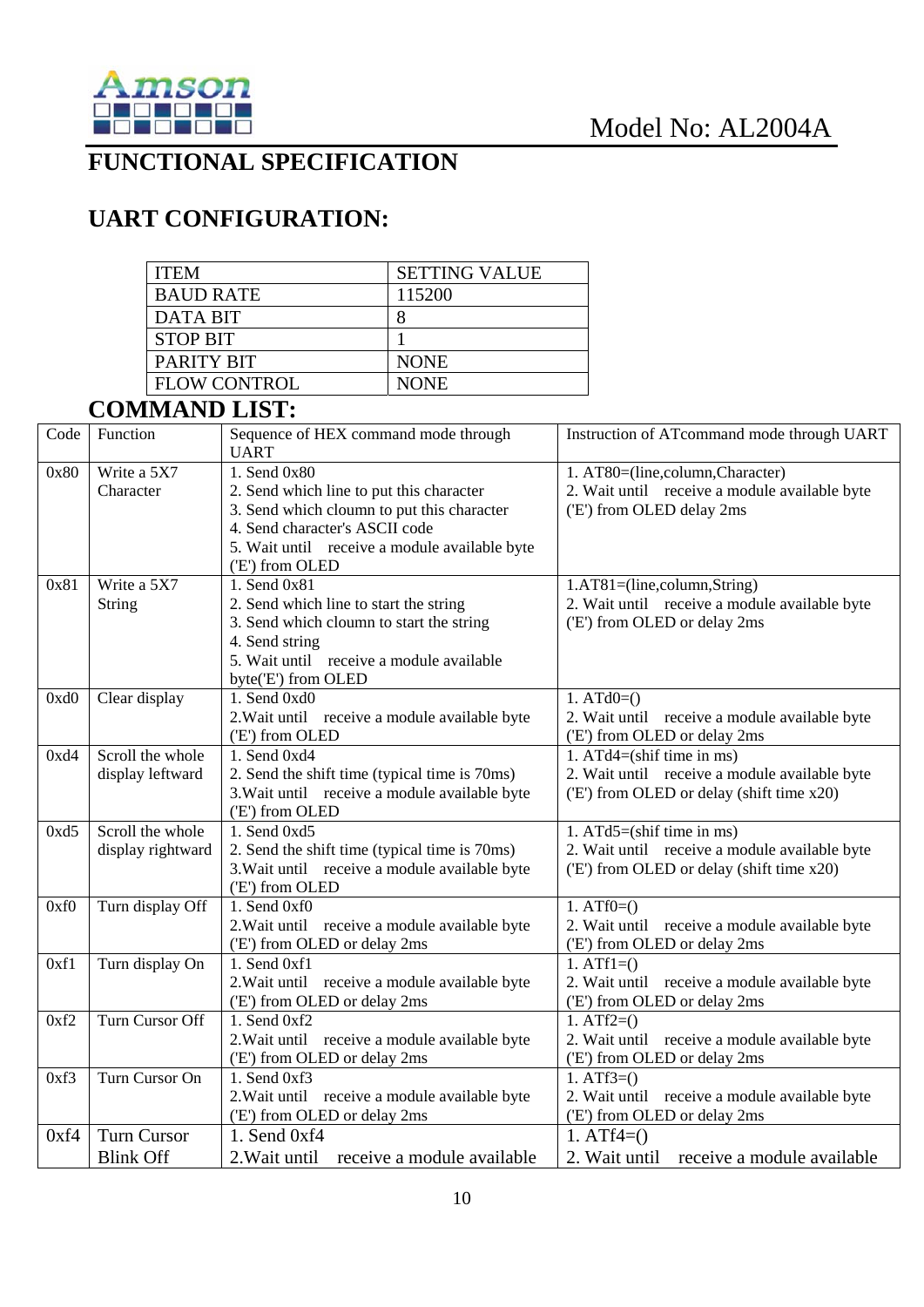

|      |                    | byte ('E') from OLED or delay 2ms        | byte ('E') from OLED or delay 2ms        |
|------|--------------------|------------------------------------------|------------------------------------------|
| 0xf5 | <b>Turn Cursor</b> | 1. Send $0xf5$                           | 1. $ATf5=()$                             |
|      | Blink On           | 2. Wait until receive a module available | 2. Wait until receive a module available |
|      |                    | byte ('E') from OLED or delay 2ms        | byte ('E') from OLED or delay 2ms        |
| 0xf6 | Change             | 1. Send $0xf6$                           | 1. ATf6=(instruction mode)               |
|      | Instruction        | 2. Send instruction mode 1               | 2. Wait until receive a module available |
|      | mode               | 3. Wait until receive a module available | byte ('E') from OLED or delay 2ms        |
|      | (1 for AT)         | byte ('E') from OLED                     |                                          |
|      | command, 0         |                                          |                                          |
|      | for Hex            |                                          |                                          |
|      | command)           |                                          |                                          |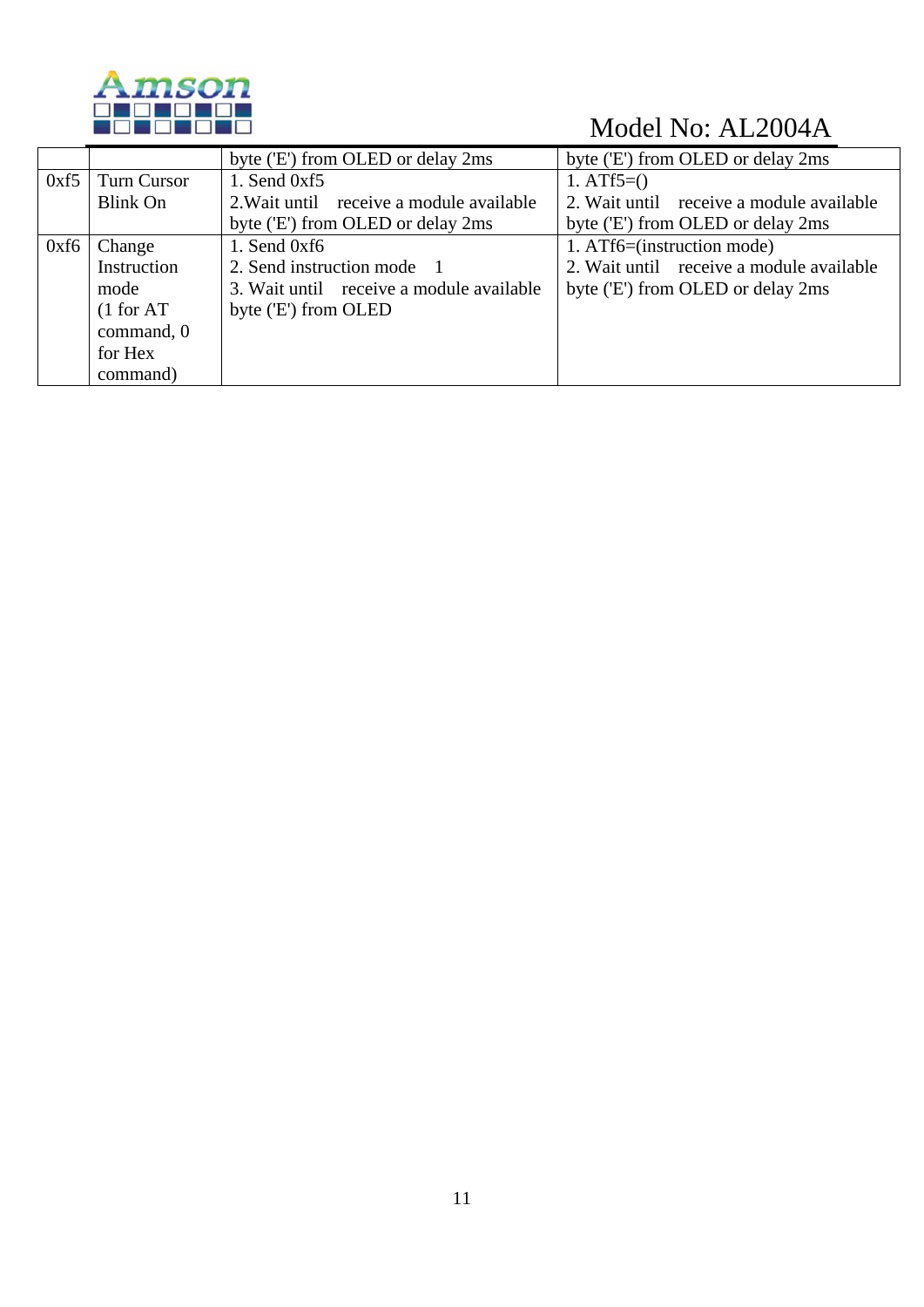

Model No: AL2004A

|      | <b>ASCII CODE OF 5X7 FONTS(AT COMMAND MODE)</b> |      |              |      |                       |  |  |  |
|------|-------------------------------------------------|------|--------------|------|-----------------------|--|--|--|
| Hex  | Symbol                                          | Hex  | Symbol       | Hex  | Symbol                |  |  |  |
| 0x20 |                                                 | 0x40 | $\omega$     | 0x60 |                       |  |  |  |
| 0x21 | Ţ                                               | 0x41 | A            | 0x61 | a                     |  |  |  |
| 0x22 | $\mathbf{H}$                                    | 0x42 | $\bf{B}$     | 0x62 | $\mathbf b$           |  |  |  |
| 0x23 | #                                               | 0x43 | $\mathsf{C}$ | 0x63 | $\mathbf C$           |  |  |  |
| 0x24 | $\mathcal{S}$                                   | 0x44 | D            | 0x64 | $\mathbf d$           |  |  |  |
| 0x25 | $\%$                                            | 0x45 | E            | 0x65 | $\mathbf e$           |  |  |  |
| 0x26 | $\&$                                            | 0x46 | ${\bf F}$    | 0x66 | f                     |  |  |  |
| 0x27 |                                                 | 0x47 | G            | 0x67 | g                     |  |  |  |
| 0x28 |                                                 | 0x48 | H            | 0x68 | $\boldsymbol{h}$      |  |  |  |
| 0x29 |                                                 | 0x49 | $\mathbf I$  | 0x69 | $\mathbf{i}$          |  |  |  |
| 0x2a | $\ast$                                          | 0x4a | $\mathbf{J}$ | 0x6a |                       |  |  |  |
| 0x2b | $^{+}$                                          | 0x4b | K            | 0x6b | $\bf k$               |  |  |  |
| 0x2c | ,                                               | 0x4c | L            | 0x6c |                       |  |  |  |
| 0x2d |                                                 | 0x4d | M            | 0x6d | m                     |  |  |  |
| 0x2e | $\bullet$                                       | 0x4e | N            | 0x6e | $\mathbf n$           |  |  |  |
| 0x2f |                                                 | 0x4f | $\mathbf{O}$ | 0x6f | $\mathbf{O}$          |  |  |  |
| 0x30 | $\overline{0}$                                  | 0x50 | $\mathbf{P}$ | 0x70 | $\mathbf{p}$          |  |  |  |
| 0x31 | $\mathbf{1}$                                    | 0x51 | Q            | 0x71 | q                     |  |  |  |
| 0x32 | $\overline{2}$                                  | 0x52 | $\mathbf R$  | 0x72 | $\mathbf{r}$          |  |  |  |
| 0x33 | $\overline{3}$                                  | 0x53 | S            | 0x73 | ${\bf S}$             |  |  |  |
| 0x34 | $\overline{4}$                                  | 0x54 | T            | 0x74 | t                     |  |  |  |
| 0x35 | 5                                               | 0x55 | U            | 0x75 | $\mathbf u$           |  |  |  |
| 0x36 | 6                                               | 0x56 | $\mathbf V$  | 0x76 | $\mathbf{V}$          |  |  |  |
| 0x37 | $\overline{7}$                                  | 0x57 | W            | 0x77 | W                     |  |  |  |
| 0x38 | 8                                               | 0x58 | X            | 0x78 | $\mathbf{X}$          |  |  |  |
| 0x39 | 9                                               | 0x59 | Y            | 0x79 | y                     |  |  |  |
| 0x3a |                                                 | 0x5a | $Z_{\rm}$    | 0x7a | Z                     |  |  |  |
| 0x3b | $\overline{\phantom{a}}$                        | 0x5b |              | 0x7b |                       |  |  |  |
| 0x3c | $\lt$                                           | 0x5c |              | 0x7c |                       |  |  |  |
| 0x3d | $\equiv$                                        | 0x5d |              | 0x7d |                       |  |  |  |
| 0x3e | >                                               | 0x5e | Λ            | 0x7e | $\tilde{\phantom{a}}$ |  |  |  |
| 0x3f | $\overline{?}$                                  | 0x5f |              | 0x7f | $\leftarrow$          |  |  |  |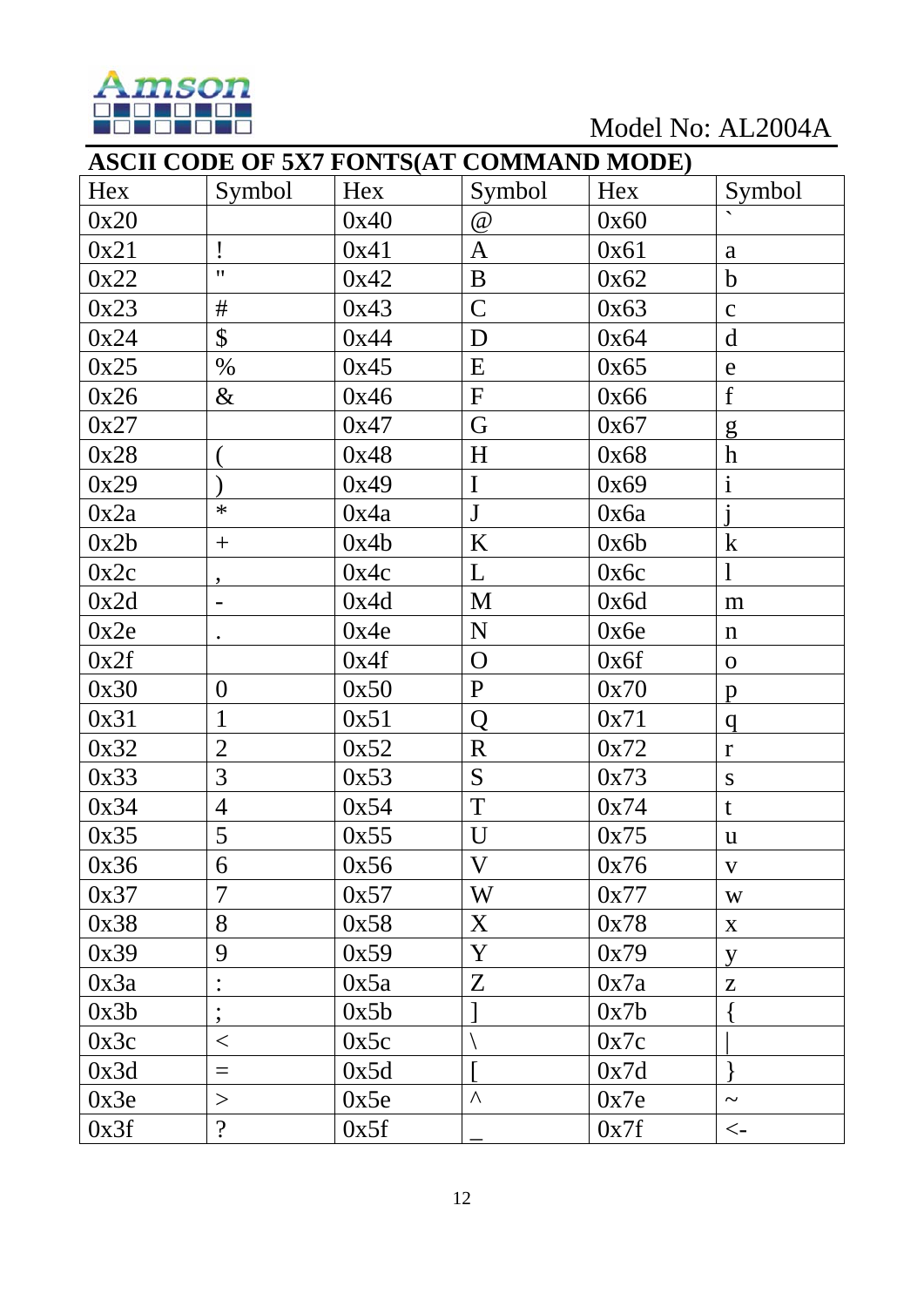

# **ASCII CODE OF 5X7 FONTS(HEX COMMAND MODE)**

| Upper 4bit<br>ower 4bit | 0000                       | 0001              | 0010                 | 0011        | 0100        | 0101             | 0110   | 0111     | 1000    | 1001           | 1010                | 10I I           | 1100        | 1101                 | 1110        | 1111   |
|-------------------------|----------------------------|-------------------|----------------------|-------------|-------------|------------------|--------|----------|---------|----------------|---------------------|-----------------|-------------|----------------------|-------------|--------|
| 0000                    | СG<br><b>BAM</b><br>(1)    | Ŧ<br>œ            |                      | Œ           | Ŧ           | Ħ<br>⊞           |        | ▦<br>Ī   | Ŧ       | ш              | ∎                   | ▦<br>Ш          | Ä           | Ë                    | M           | É      |
| 0001                    | CG.<br><b>RAM</b><br>(2)   | Ē<br>Ħ            |                      | ┋<br>I      | Œ<br>ш      | B                | ⊞<br>曲 | Ħ        | ┅<br>Ħ  | E.<br>▦        | ₽                   | ŧ               | N           | 灩<br>Ш               | Ë           | Ë<br>₩ |
| 0010                    | $C_{\alpha}$<br>RAM<br>(3) | ř                 |                      | B<br>₩      | ŧ<br>ŧ<br>冊 | F                | ä<br>ᄪ | E        | Æ       | ₩              | ŧ                   | Ï               | H           | ×                    | Ē           | ₩<br>⊞ |
| 0011                    | EG1<br>8654<br>(4)         |                   | I<br>Ė<br>H          | X           | W           | ₩                | Е      | ₩        | ₩.      | S              | Ŧ                   | π<br>H.         | - -<br>M    | -----<br>ŧ<br>l<br>Ŧ | ă           | E      |
| 0100                    | CG<br>RAM<br>(5)           | ╥╥                | Ë<br>E               | Ħ,          | ₿<br>▦      | ┋                | Ë      | ▋        | ┅<br>H  | ě              | L                   | <b>THT</b><br>I | H           | Ħ<br>Ë<br>₩          | L           | E.     |
| 0101                    | СG<br>RAM<br>[4]           | l                 | ä                    | Ħ<br>∓<br>冊 | ₩<br>ĦĦ     | ▦<br>m           | ⊞<br>m | U<br>٣H  | Ŧ<br>╥╥ | Ħ<br>Ш         | l<br>Ш              | ш<br>H<br>Ē     | œ<br>Ŧ<br>H | n<br>ĦĦ              | ₩<br>鹽      | Ä      |
| 0110                    | œ<br>RAM<br>(7)            | H                 | Ø,                   | €           | E           | ₩                | ▌      | ł        | E,      | Ě              | Ħ                   | F<br>噩          | Ħ<br>₩      | ₩<br>m               | ě           | i      |
| 0111                    | œ<br>RAM<br>$(\mathbb{E})$ | ▦                 |                      | ï           | Œ<br>⊞      | 鼉                | 厓      | ü        | Ŧ.      | В              | ₩<br>П              | ŧ<br>目          | ш<br>Ã      | m.<br>R              | Ш<br>Ē      | Ä      |
| 1000                    | CG.<br>RAM<br>(1)          | Ħ                 | H                    | Ŧ<br>⊞      | Ì           | H                | ٣      | ×        | .<br>₩  | 륣              | ı<br>1              | Ë<br>Ĩ.         | X           | U                    | T           | Ø.     |
| 1001                    | œ<br>RAM<br>(2)            | <b>THE PERSON</b> | H                    | ₩           | ł           | H                | E      | ļ.       | Ë       | U.             | H                   | ⊞<br>┋          | ┋<br>J      | Ī<br>$\mathbf{r}$    | H           | Ē      |
| 1010                    | œ<br>RAM<br>(3.)           | ⊞                 | I<br>E               |             | H           | Ħ                | ┉<br>由 | गा।<br>H | E<br>₿  | ⊞⊞<br>k.       | ⊞<br><b>HH</b><br>₩ | ĦĦ<br>₩<br>Ħ    | H<br>Ħ      | L                    | į<br>U      | ī      |
| 1011                    | CG.<br>RAM<br>(4)          | Ħ                 | ▌<br>₿               |             | B           | E<br>▆           | Ø      | I        | Ħ       | ∎              | Ħ<br>Ē              | Ħ               | Ë<br>⊞      | Ŧ<br>⊞               | Î           | Ħ      |
| 1100                    | СG<br>RAM<br>(5)           | ₩<br>▦            | 用                    | 毒<br>▦      | ▦           | ٠<br>H<br>Е<br>▦ | im     | ▦        | ₩<br>▦  | r<br>▦         | Ш<br>B<br>ł<br>m    | 輣<br>▥          | ₩<br>▦      | ₩<br>▦               | ŧ<br>Ė<br>▦ | Ш<br>i |
| 1101                    | CG<br>RAM<br>(8.1)         | mm<br>₩<br>▦      | Ī                    | Ħ           | ľ           | H                | M      | ľ        | e       | $\blacksquare$ | E                   | Ħ<br>H          | ľ           | R                    | H           | H      |
| 1110                    | CG.<br>RAM<br>D)           | 酒<br>▦            | <u>ri</u>            | ľ           | N           | $\hat{ }$        | r      | É        | Ě       | ×              | E                   | E               | I           | $\blacksquare$       | Ē           | E      |
| 111 L                   | CG.<br><b>BAM</b><br>(8)   | H                 | $\ddot{\phantom{a}}$ | R           |             | $\blacksquare$   | ē      | f        | H       | n              | H                   | H               | ¥           | H                    | ē           |        |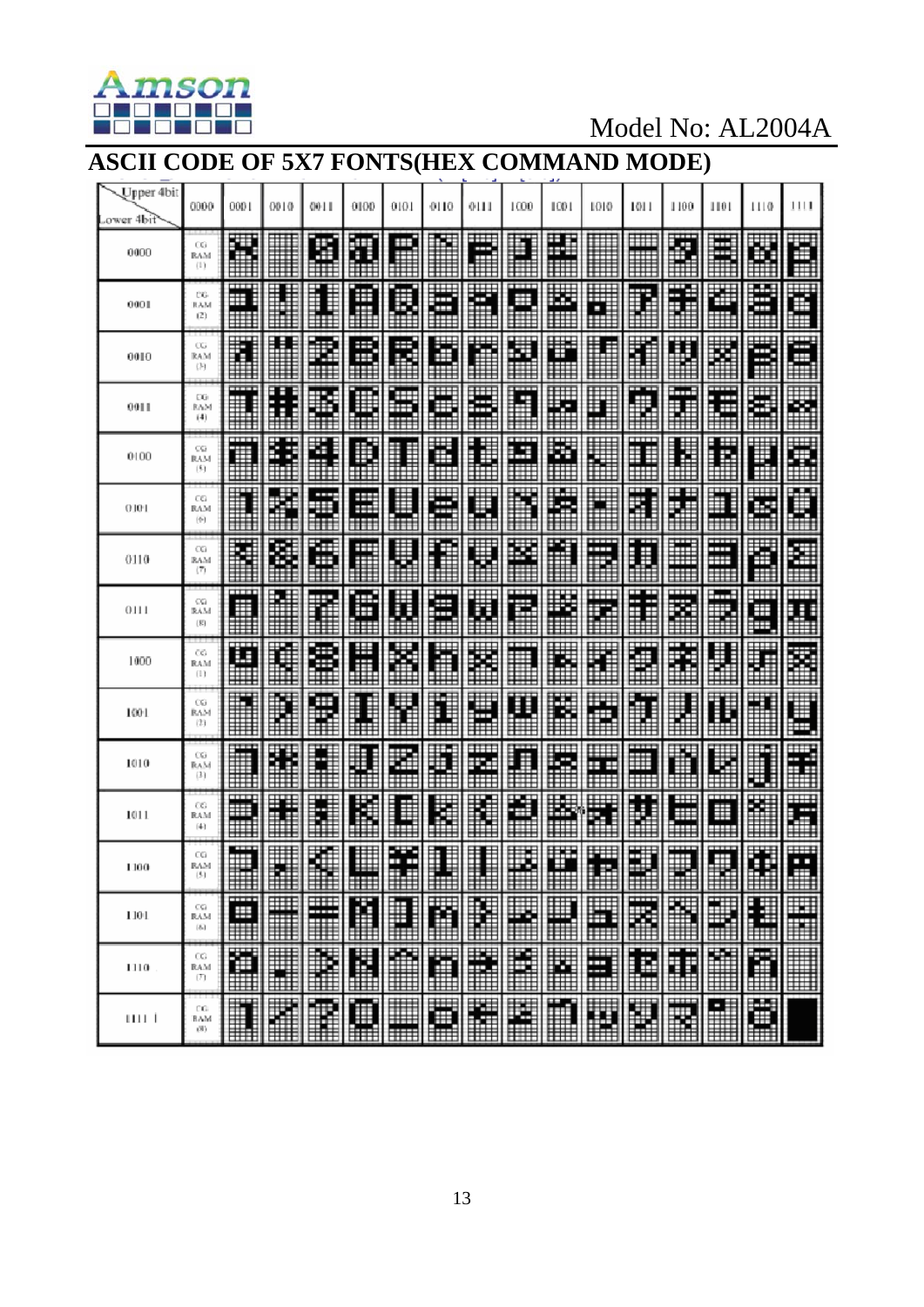

## **HANDLING PRECAUTION**

### **1. Mounting Method**

The panel of the LCD Module consists of two thin glass plates with polarizes which easily get damaged since the Module is fixed by utilizing fitting holes in the printed circuit board. Extreme care should be taken when handling the LCD Modules.

#### **2. Caution of LCD handling & cleaning**

When cleaning the display surface, use soft cloth with solvent (recommended below) and Wipe lightly.

-Isopropyl alcohol

-Ethyl alcohol

-Trichlorotriflorothane

Do not wipe the display surface with dry or hard materials that will damage the polarize surface.

Do not use the following solvent:

-Water

-Kettle

-Aromatics

#### **3. Caution against static charge**

The LCD Module use C-MOSLSI drivers, so we recommend end that you connect any unused input terminal to VDD or VSS, do not input any signals before power is turned on. And ground your body, Work/assembly table. And assembly equipment to protect against static electricity.

#### **4. Packaging**

-Modules use LCD elements, and must be treated as such. Avoid in tense shock and falls from a height.

-To prevent modules from degradation. Do not operate or store them exposed directly to sunshine or high temperature/humidity.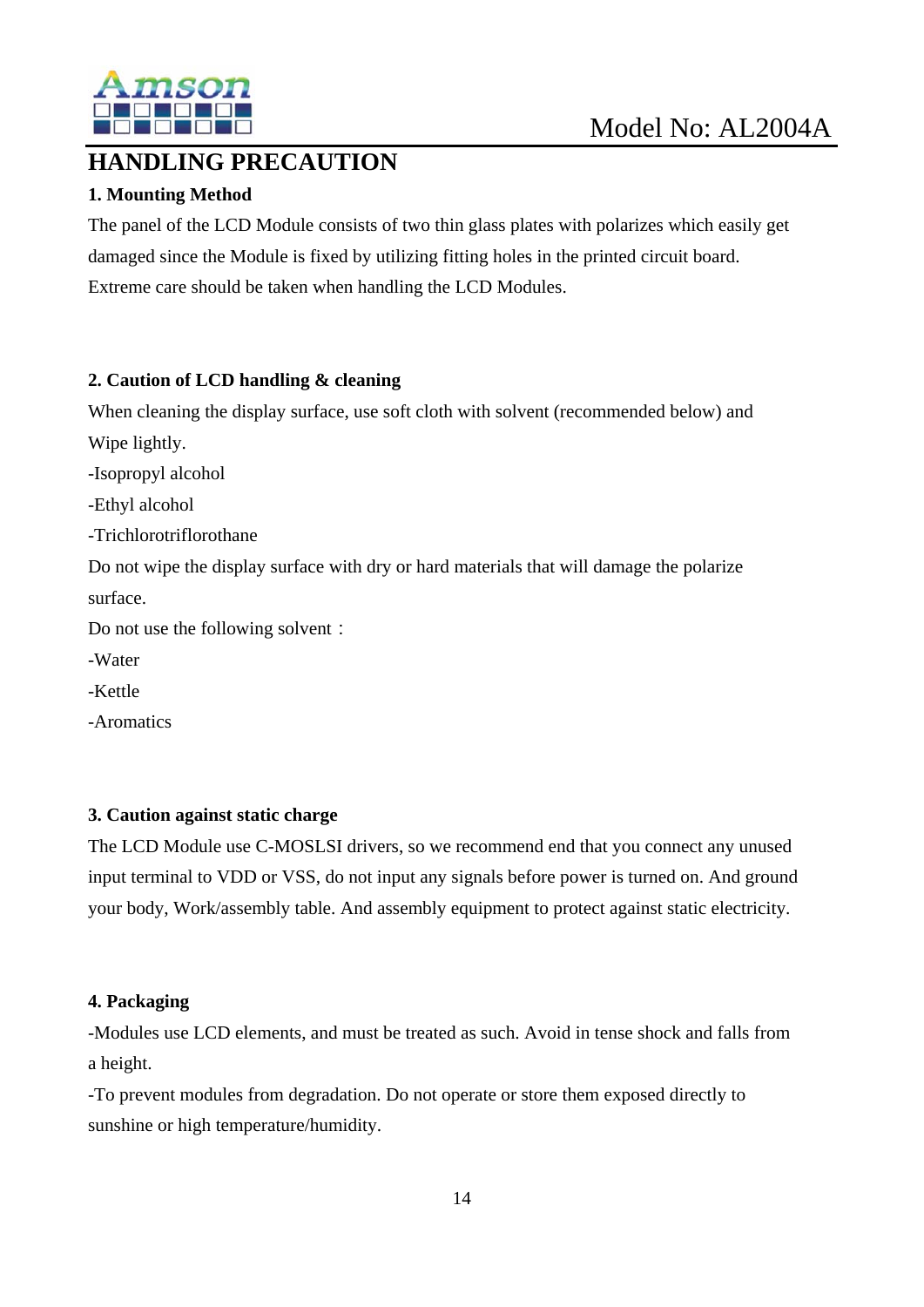

#### **5. Caution for operation**

-It is indispensable to drive LCD's with in the specified voltage limit since the higher voltage than the limit shorten LCD life.

An electrochemical reaction due to direct current causes LCD deterioration, Avoid the use of direct current drive.

-Response time will be extremely delayed at lower temperature than the operating temperature range and on the other hand at higher temperature LCD's show dark color in them. However those phenomena do not mean malfunction or out of order with LCD's. Which will come back in the specified operating temperature range.

- If the display area is pushed hard during operation, some font will be abnormally displayed but it resumes normal condition after turning off once.

- A slight dew depositing on terminals is a cause for electro-chemical reaction resulting in terminal open circuit. Usage under the relative condition of 40 ℃, 50%RH or less is required.

#### **6. Storage**

In the case of storing for a long period of time (for instance. For years) for the purpose or replacement use, The following ways are recommended.

- Storage in a polyethylene bag with sealed so as not to enter fresh air outside in it, And with no desiccant.

- Placing in a dark place where neither exposure to direct sunlight nor light is. Keeping temperature in the specified storage temperature range.

-Storing with no touch on polarizer surface by the anything else. (It is recommended to store them as they have been contained in the inner container at the time of delivery)

#### **7. Safety**

- It is recommendable to crash damaged or unnecessary LCD into pieces and wash off liquid crystal by using solvents such as acetone and ethanol. Which should be burned up later.

- When any liquid crystal leaked out of a damaged glass cell comes in contact with your hands, please wash it off well with soap and water.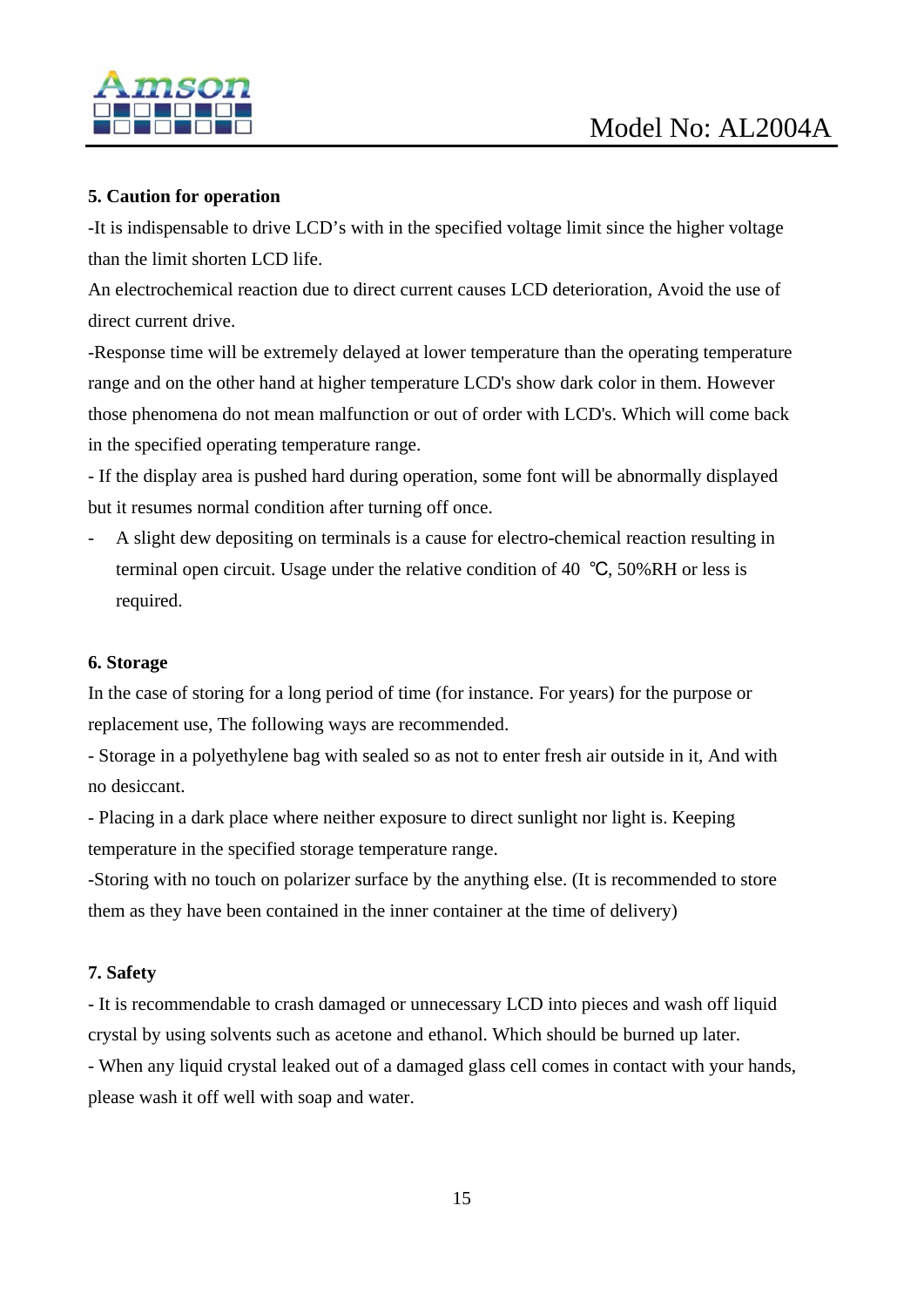

| Cosmetic Check (Display Off) in Non-Active Area |                       |                                                                    |                  |  |
|-------------------------------------------------|-----------------------|--------------------------------------------------------------------|------------------|--|
| <b>Check Ttem</b>                               | <b>Classification</b> | .                                                                  | <b>C</b> riteria |  |
| Panel General Chipping                          | Minor                 | $X > 6$ mm (Along with Edge)<br>$Y > 1$ mm (Perpendicular to edge) | х                |  |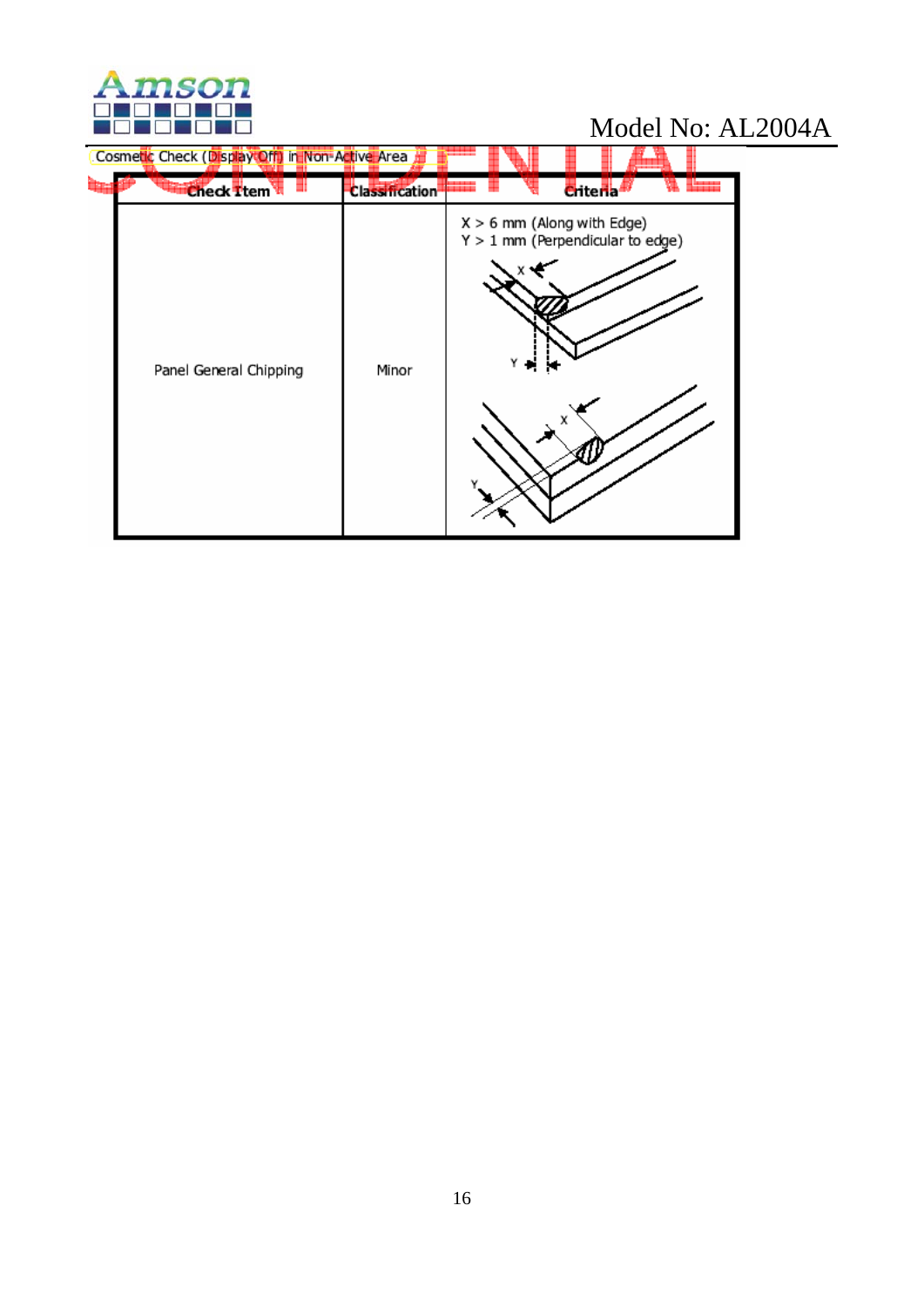

# Model No: AL2004A<br>Cosmetic Check (Display Off) in Non-Active Area (Continued)

|  | <b>Check Item</b>                                                | Classification      | Criteria                              |
|--|------------------------------------------------------------------|---------------------|---------------------------------------|
|  | Panel Crack                                                      | Minor               | Any crack is not allowable.           |
|  | Copper Exposed<br>(Even Pin or Film)                             | Minor               | Not Allowable by Naked Eye Inspection |
|  | Film or Trace Damage<br>Terminal Lead Prober Mark                | Minor<br>Acceptable |                                       |
|  | Glue or Contamination on Pin<br>(Couldn't Be Removed by Alcohol) | Minor               |                                       |
|  | Ink Marking on Back Side of panel<br>(Exclude on Film)           | Acceptable          | Ignore for Any                        |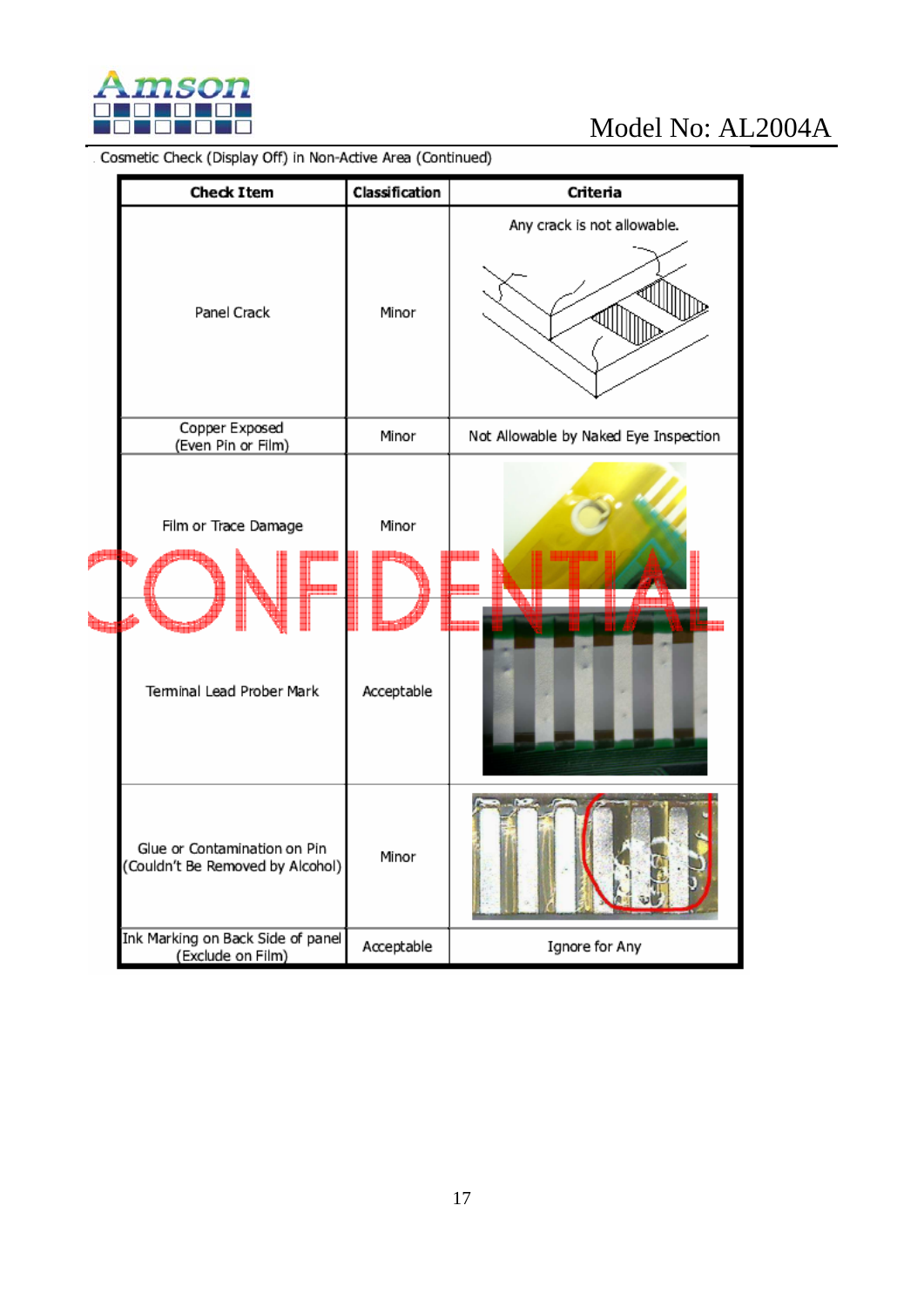

#### Cosmetic Check (Display Off) in Active Area

It is recommended to execute in clear room environment (class 10k) if actual in necessary.

| <b>Check Item</b>                                                                                           | Classification | Criteria                                                                                    |  |  |  |  |
|-------------------------------------------------------------------------------------------------------------|----------------|---------------------------------------------------------------------------------------------|--|--|--|--|
| Any Dirt & Scratch on Polarizer's<br>Protective Film                                                        | Acceptable     | Ignore for not Affect the Polarizer                                                         |  |  |  |  |
| Scratches, Fiber, Line-Shape Defect<br>(On Polarizer)                                                       | Minor          | $W \leq 0.1$<br>Ignore<br>W > 0.1<br>$\leq$ 2<br>$n \leq 1$<br>L > 2<br>n = 0               |  |  |  |  |
| Dirt, Black Spot, Foreign Material,<br>(On Polarizer)                                                       | Minor          | $\Phi \leq 0.1$<br>Ignore<br>$0.1 < \Phi \leq 0.25$<br>$n \leq 1$<br>$0.25 < \Phi$<br>n = 0 |  |  |  |  |
| Dent, Bubbles, White spot<br>(Any Transparent Spot on Polarizer)                                            | Minor          | $\Phi \leq 0.5$<br>→ Ignore if no Influence on Display<br>$0.5 < \Phi$<br>n = 0             |  |  |  |  |
| Fingerprint, How Markette<br>(Oil Polarizer)<br>Protective film should not be tear off when cosmetic check. | Minor          | Not Allowable                                                                               |  |  |  |  |

\*\* Definition of W & L &  $\Phi$  (Unit: mm):  $\Phi = (a + b)/2$